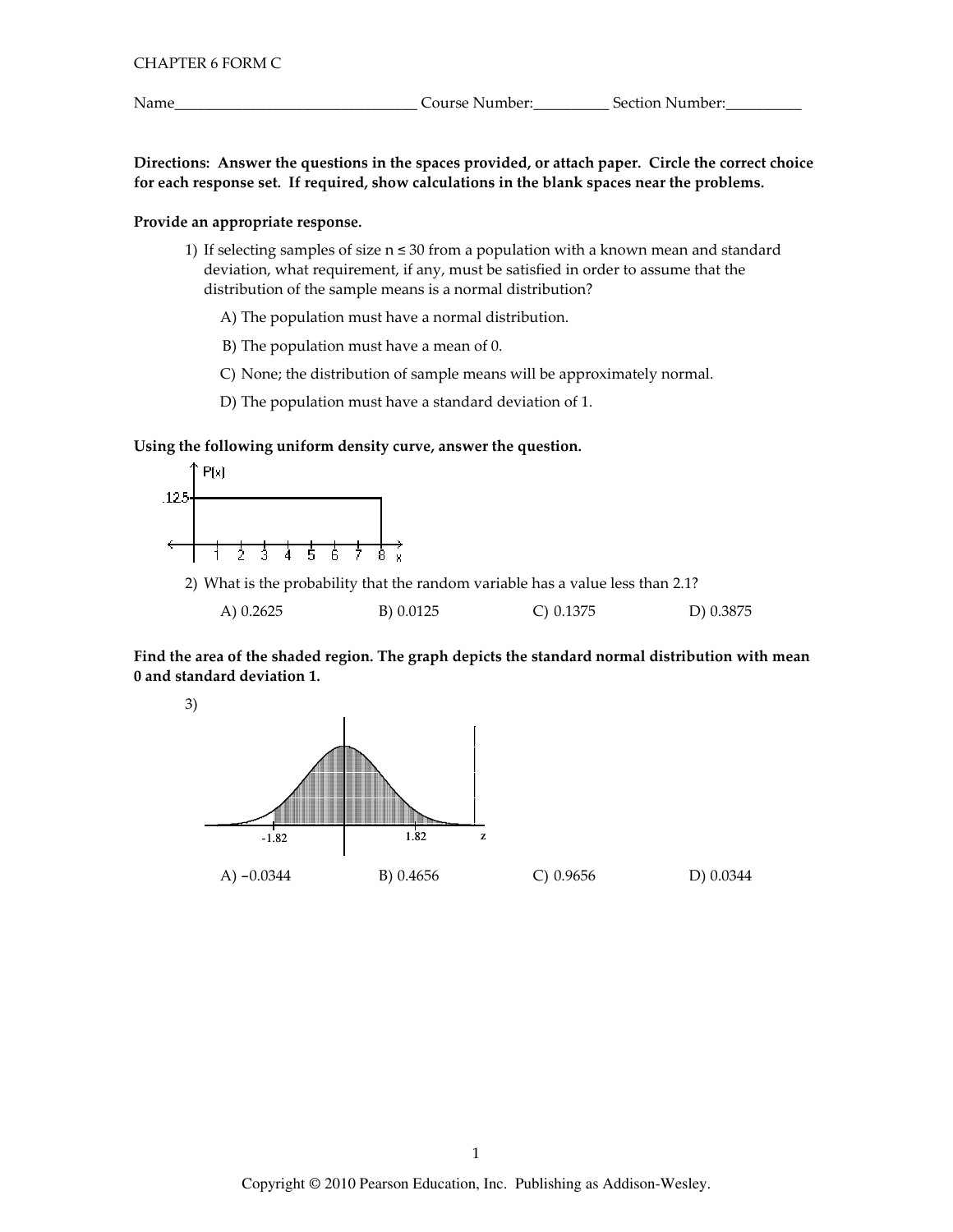Find the indicated z score. The graph depicts the standard normal distribution with mean 0 and standard deviation 1.



## If z is a standard normal variable, find the probability.

| 5) The probability that z lies between -1.10 and -0.36 |           |              |           |  |
|--------------------------------------------------------|-----------|--------------|-----------|--|
| A) 0.2237                                              | B) 0.2239 | C) $-0.2237$ | D) 0.4951 |  |

## Solve the problem.

6) For a standard normal distribution, find the percentage of data that are more than 2 standard deviations below the mean or more than 3 standard deviations above the mean.

| A) $0.26\%$ | B) $2.41\%$ | C) $97.59\%$ | D) $4.56\%$ |
|-------------|-------------|--------------|-------------|
|             |             |              |             |

## Provide an appropriate response.

7) Find the indicated IQ score. The graph depicts IQ scores of adults, and those scores are normally distributed with a mean of 100 and a standard deviation of 15 (as on the Wechsler test).



B) 80.8  $C)$  100.5 A) 119.2

D) 108.1

# Solve the problem. Round to the nearest tenth unless indicated otherwise.

8) A bank's loan officer rates applicants for credit. The ratings are normally distributed with a mean of 200 and a standard deviation of 50. Find  $P_{60}$ , the score which separates the lower 60% from the top 40%.

 $C)$  187.5 A) 207.8 B) 211.3 D) 212.5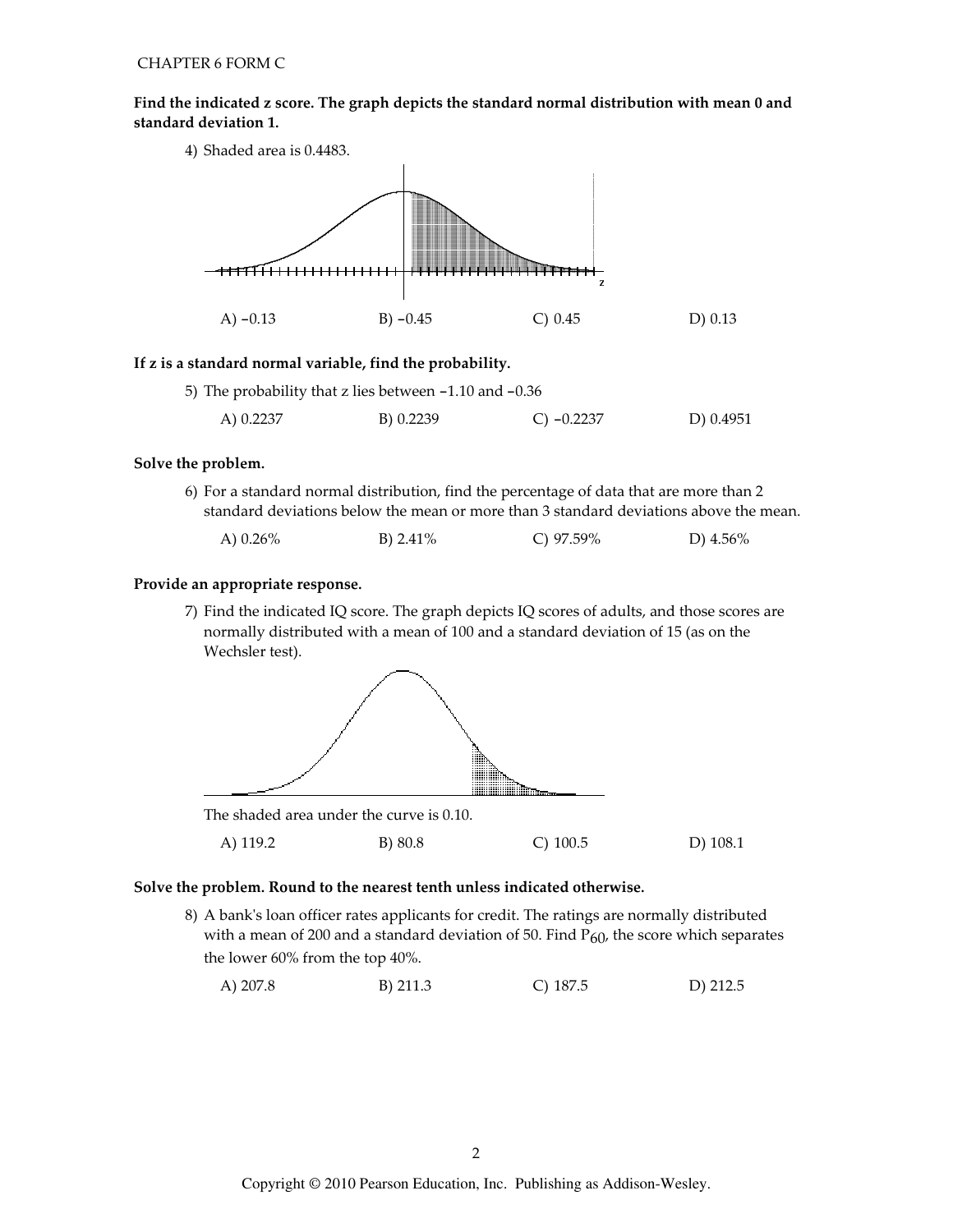#### Find the indicated probability.

- 9) The volumes of soda in quart soda bottles are normally distributed with a mean of 32.3 oz and a standard deviation of 1.2 oz. What is the probability that the volume of soda in a randomly selected bottle will be less than 32 oz?
	- B) 0.4013  $C) 0.5987$ D) 0.0987 A) 0.3821

#### Provide an appropriate response.

10) A poll of 1300 randomly selected students in grades 6 through 8 was conducted and found that 36% enjoy playing sports. What is the sampling distribution suggested by the given data?

#### Solve the problem.

11) The scores on a certain test are normally distributed with a mean score of 51 and a standard deviation of 2. What is the probability that a sample of 90 students will have a mean score of at least 51.2108?

| A) 0.1587 | B) 0.3174 | $C$ ) 0.3413 | D) 0.8413 |
|-----------|-----------|--------------|-----------|
|           |           |              |           |

12) Suppose that replacement times for washing machines are normally distributed with a mean of 9.3 years and a standard deviation of 1.1 years. Find the probability that 70 randomly selected washing machines will have a mean replacement time less than 9.1 years.

|  | A) 0.4357 | B) 0.0714 | C) 0.4286 | D) 0.0643 |
|--|-----------|-----------|-----------|-----------|
|--|-----------|-----------|-----------|-----------|

13) A final exam in Math 160 has a mean of 73 with standard deviation 7.8. If 24 students are randomly selected, find the probability that the mean of their test scores is greater than 78.

| A) 0.0008 | B) 0.8962 | $C$ ) 0.0036 | D) 0.0103 |
|-----------|-----------|--------------|-----------|
|           |           |              |           |

# The given values are discrete. Use the continuity correction and describe the region of the normal distribution that corresponds to the indicated probability.

| 14) The probability of fewer than 43 democrats |                                 |
|------------------------------------------------|---------------------------------|
| A) The area to the left of 43.5                | B) The area to the left of 42.5 |
| C) The area to the right of 43.5               | D) The area to the left of 43   |

15) The probability that the number of correct answers is between 16 and 38 inclusive

| A) The area between 16 and 38     | B) The area between 15.5 and 38.5 |
|-----------------------------------|-----------------------------------|
| C) The area between 16.5 and 37.5 | D) The area between 15.5 and 37.5 |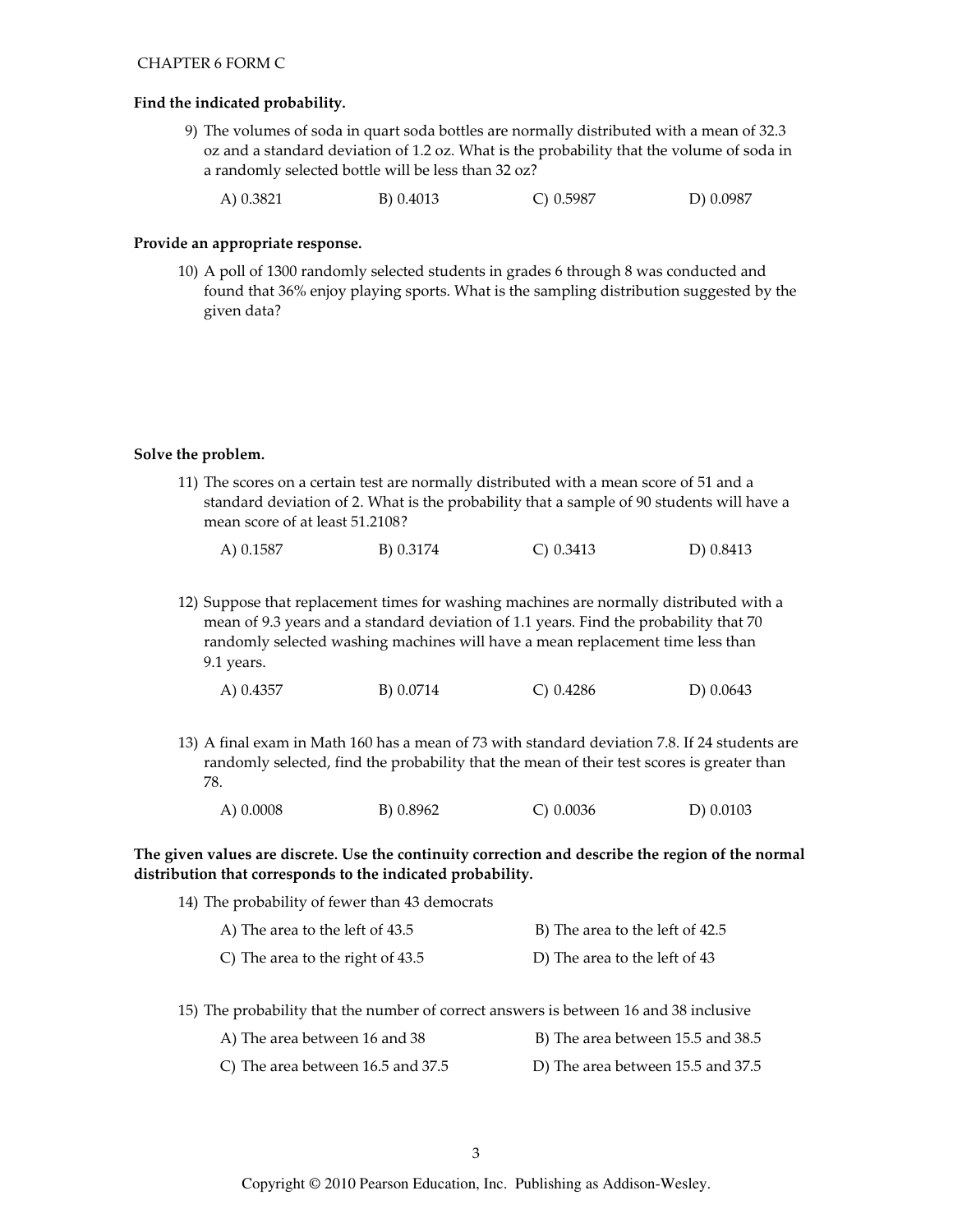For the binomial distribution with the given values for n and p, state whether or not it is suitable to use the normal distribution as an approximation.

16)  $n = 53$  and  $p = 0.7$ 

A) Normal approximation is not suitable.

B) Normal approximation is suitable.

Estimate the indicated probability by using the normal distribution as an approximation to the binomial distribution.

17) In one county, the conviction rate for speeding is 85%. Estimate the probability that of the next 100 speeding summonses issued, there will be at least 90 convictions.

D) 0.1038 A) 0.3962 B) 0.8962  $C) 0.0420$ 

#### Use the normal distribution to approximate the desired probability.

18) A coin is tossed 20 times. A person, who claims to have extrasensory perception, is asked to predict the outcome of each flip in advance. She predicts correctly on 11 tosses. What is the probability of being correct 11 or more times by guessing? Does this probability seem to verify her claim?

A) 0.0871, no B) 0.0871, yes C) 0.4129, yes D) 0.4129, no

#### Solve the problem.

19) A normal quartile plot is given below for a sample of scores on an aptitude test. Use the plot to assess the normality of scores on this test. Explain your reasoning.

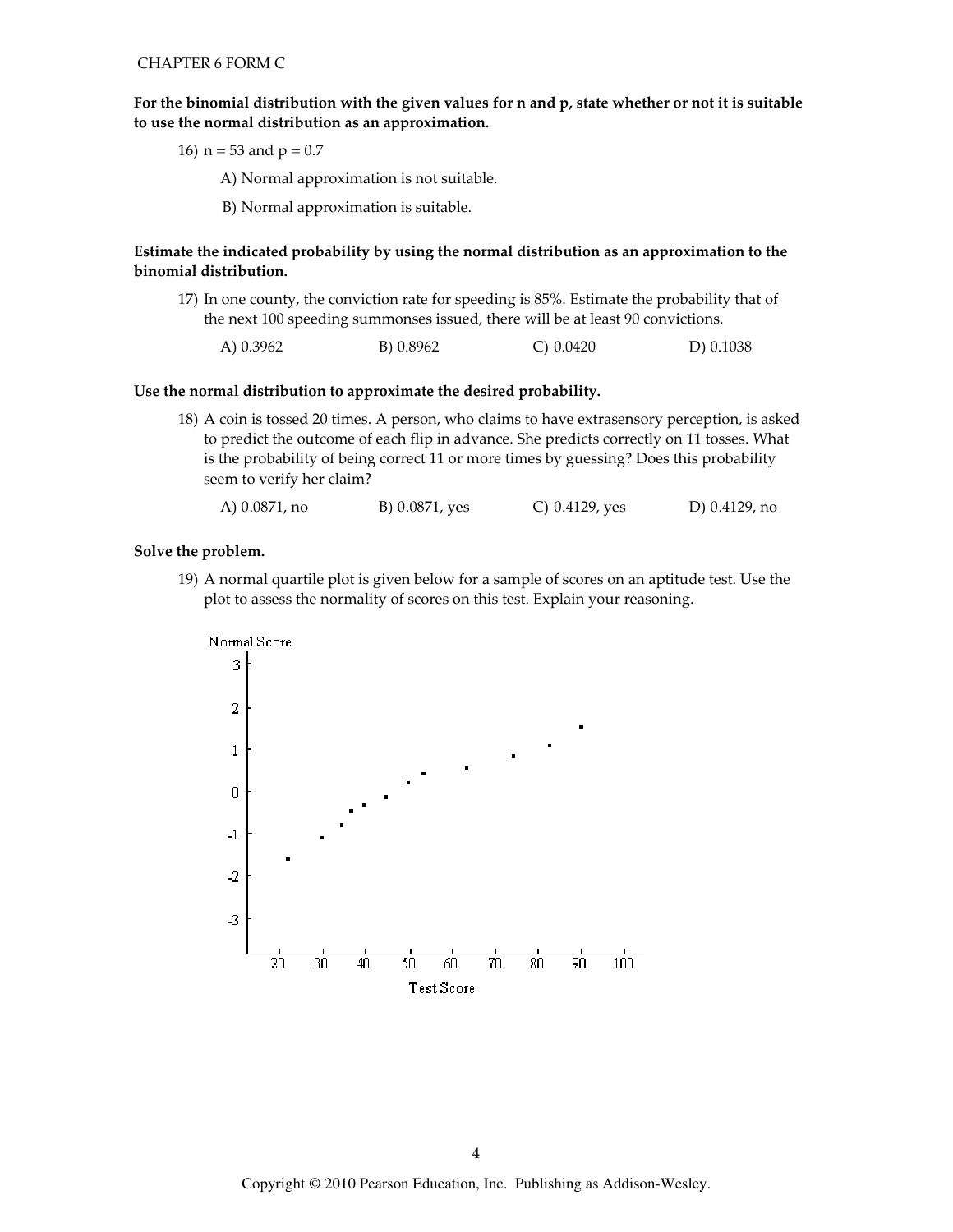Examine the given data set and determine whether the requirement of a normal distribution is satisfied. Assume that the requirement for a normal distribution is loose in the sense that the population distribution need not be exactly normal, but it must have a distribution which is basically symmetric with only one mode. Explain why you do or do not think that the requirement is satisfied.

20) The ages of 30 students selected randomly from one college are given below. (Hint: Use computer assistance.)

|  | 21  23  20  24  20 |    |
|--|--------------------|----|
|  | 19 20 19 22 32     |    |
|  | 20 24 26 21 37     |    |
|  | 23 18 34 25        | 30 |
|  | 22 24 23 19 28     |    |
|  | 20 29 21 35 25     |    |
|  | 20 21 28 22 32     |    |